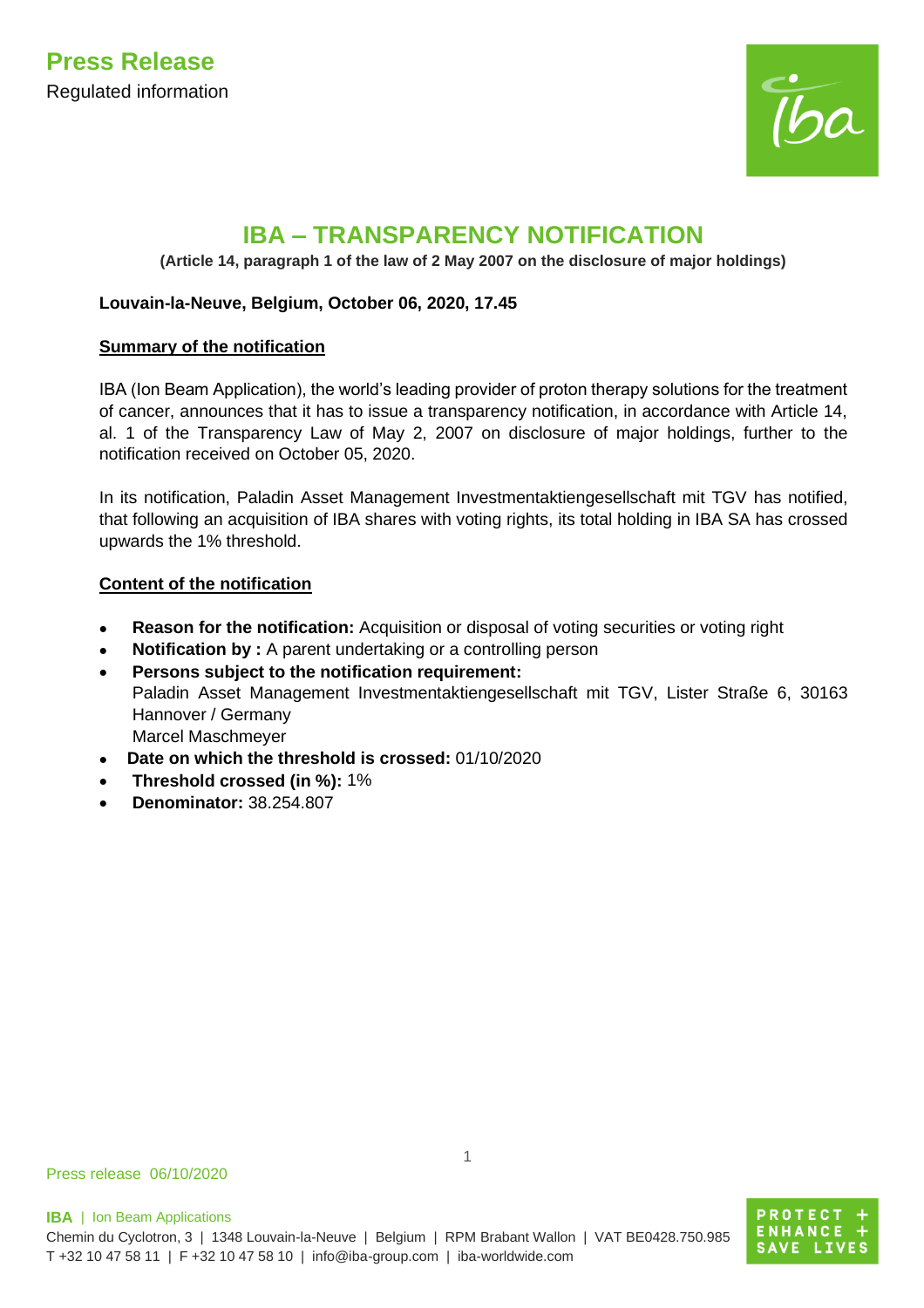

| A) Voting rights                                                    | <b>Previous notification</b> | After the transaction   |                                 |                         |                                       |
|---------------------------------------------------------------------|------------------------------|-------------------------|---------------------------------|-------------------------|---------------------------------------|
|                                                                     | # of voting rights           |                         | # of voting rights              | % of voting rights      |                                       |
| Holders of voting rights                                            |                              | Linked to<br>securities | Not linked to<br>the securities | Linked to<br>securities | Not<br>linked to<br>the<br>securities |
| Marcel Maschmeyer                                                   | 0                            | 0                       | $\Omega$                        | $0.00\%$                | $0.00\%$                              |
| Paladin Asset Management<br>Investmentaktiengesellschaft<br>mit TGV | 0                            | 400.000                 | $\Omega$                        | 1.05%                   | $0.00\%$                              |
| Subtotal                                                            | 0                            | 400.000                 |                                 | 1.05%                   |                                       |
|                                                                     | <b>TOTAL</b>                 | 400.000                 | $\bf{0}$                        | 1.05%                   | $0.00\%$                              |

## • **Notified details:** (extract of the received notification form)

| <b>B) Equivalent financial</b><br><b>instruments</b> | After the transaction        |                           |                                      |                                                                                          |                          |                  |  |
|------------------------------------------------------|------------------------------|---------------------------|--------------------------------------|------------------------------------------------------------------------------------------|--------------------------|------------------|--|
| <b>Holder of equivalent</b><br>financial instruments | Type of financial instrument | <b>Expiration</b><br>date | <b>Exercise</b><br>period or<br>date | # of voting<br>rights that<br>may be<br>acquired if<br>the<br>instrument is<br>exercised | % of<br>voting<br>rights | <b>Settlemen</b> |  |
|                                                      |                              |                           |                                      |                                                                                          |                          |                  |  |
|                                                      | <b>TOTAL</b>                 |                           |                                      | 0                                                                                        | $0.00\%$                 |                  |  |

| TOTAL (A & B) |  | # of voting<br>rights | %of<br>voting<br>rights |
|---------------|--|-----------------------|-------------------------|
|               |  | 400.000               | 1.05%                   |

# • **Full chain of controlled undertakings through which the holding is effectively held**

Marcel Maschmeyer controls Paladin Asset Management Investmentaktiengesellschaft mit TGV.

#### Press release 06/10/2020